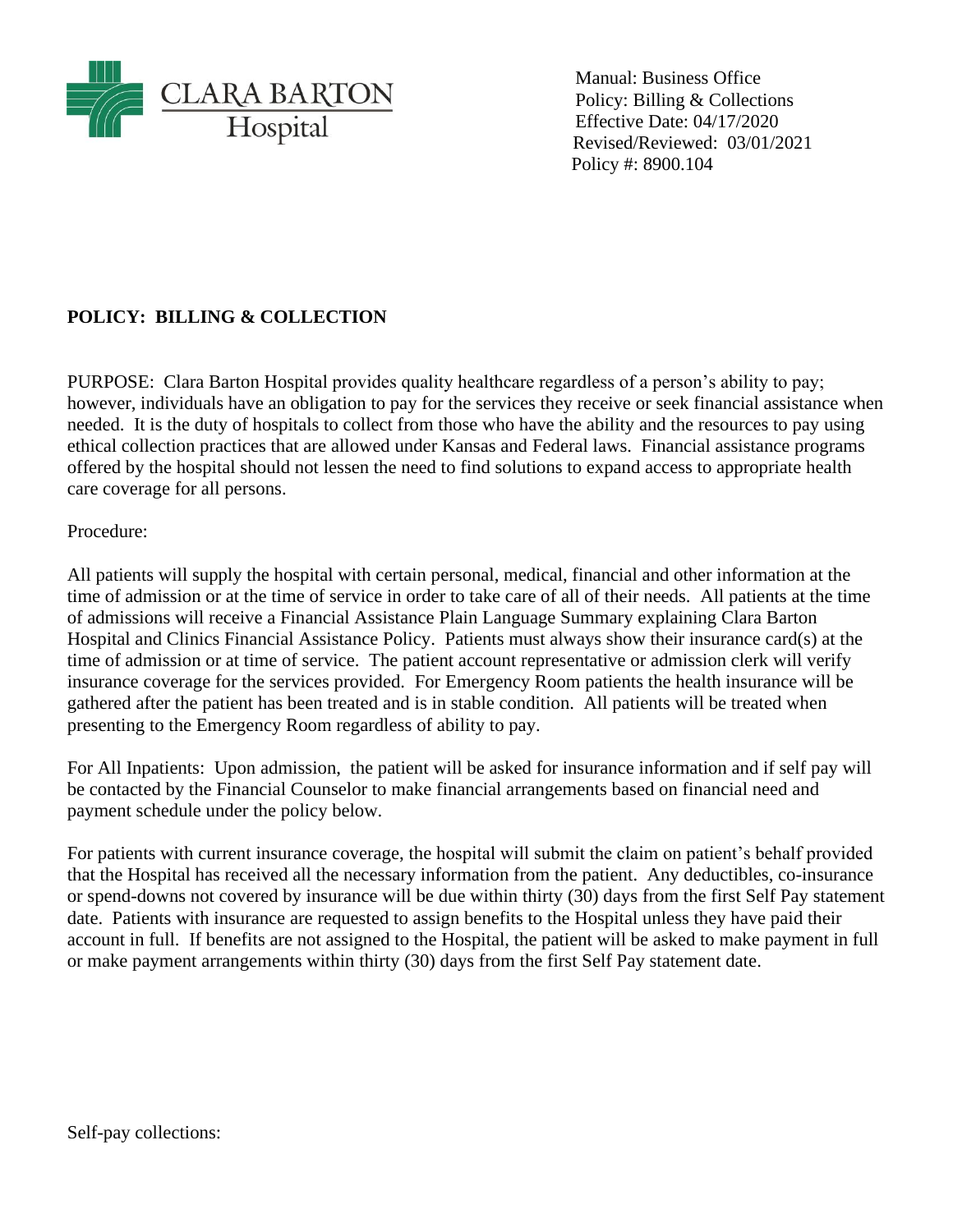- 1. At 30 days from the first self-pay statement date, unpaid balances will be forwarded to an external business partner to continue billing and manage any payment plans. All patients/responsible party will receive one statements from the hospital and up to three billing notices from the external business partner, for a total billing cycle of 120 days. If a payment plan is set, then the patient/responsible party will receive a payment plan confirmation letter. Should the patient/responsible party default on their payment plan, one default letter will be sent giving the patient the opportunity to bring the payment plan current. With the first self-pay statement, the patient/responsible party will receive a plain language summary explaining the Financial Assistance Program and a Billing Payment and Financial Assistance Brochure explaining all payment options. A notice will also be sent informing the patient/ responsible party that if the balance is not paid in full within 30 days from the first self pay statement date, the account will be forwarded onto the external business partner. Once the billing cycle has reached 90 days and no payment arrangements have been made, the patient/responsible party will be sent a 30 day notice advising of next action of referral to a collection agency, including a listing of extraordinary collection actions that may occur. Phone attempts are also made to the patient giving the opportunity to make payment arrangements. If no arrangement is made, the account will be considered true bad debt and referred to a collection agency.
- 2. The entire collection cycle is 120 days from the first self-pay statement date. For balances that do not have a payment arrangement and the full statement cycle of 120 days is met, the balance will be considered as true bad debt and referred to a collection agency. If a payment plan is established with the external business partner and payment is not completed as agreed, a 30 day notice will be sent letting the patient/responsible party know that if a payment is not made within 30 days the account will be considered bad debt and referred to a collection agency.
- 3. The patient has 240 days from the first self pay statement date to complete a financial assistance application. The patient may also reapply for financial assistance during the 240 day time frame if their financial situation has changed. Once the patient applies for financial assistance collection activity will cease during the application process and review. If any Extraordinary Collection Actions ("ECA") have taken place they will be reversed. The Financial Assistance Policy and Application can be obtained from multiple locations within Clara Barton Hospital in both English and Spanish and also on the website at [www.clarabartonhospital.com.](http://www.clarabartonhospital.com/)
- 4. Self-Pay Discounts. Patients that are considered to be uninsured, with no health insurance and with the ability to pay may receive a 30% discount if payment is made within the first 30 days from the first self pay statement date. Please see the Guidelines for Self-Pay Discount Policy.
- 5. Epic River is offered as a long term payment program. This is a payment program that will allow the patient the flexibility to set the payment amount that best fits their budget. The patient is charged 10% interest. The Guaranty Bank is the lending business partner. Once the patient agrees to the payment plan, Guaranty Bank will pay the hospital the full amount of the balance and the patient will make their payments directly to Guaranty Bank. Please see the procedure attached for the detail of this process.
- 6. A copy of the Billing and Collection Policy is available in both English and Spanish and can be obtained at the front admissions area of Clara Barton Hospital and can also be found on the website at [www.clarabartonhospital.com.](http://www.clarabartonhospital.com/)
- 5. The Billing and Collection Policy is reviewed annually by the Clara Barton Hospital Board.